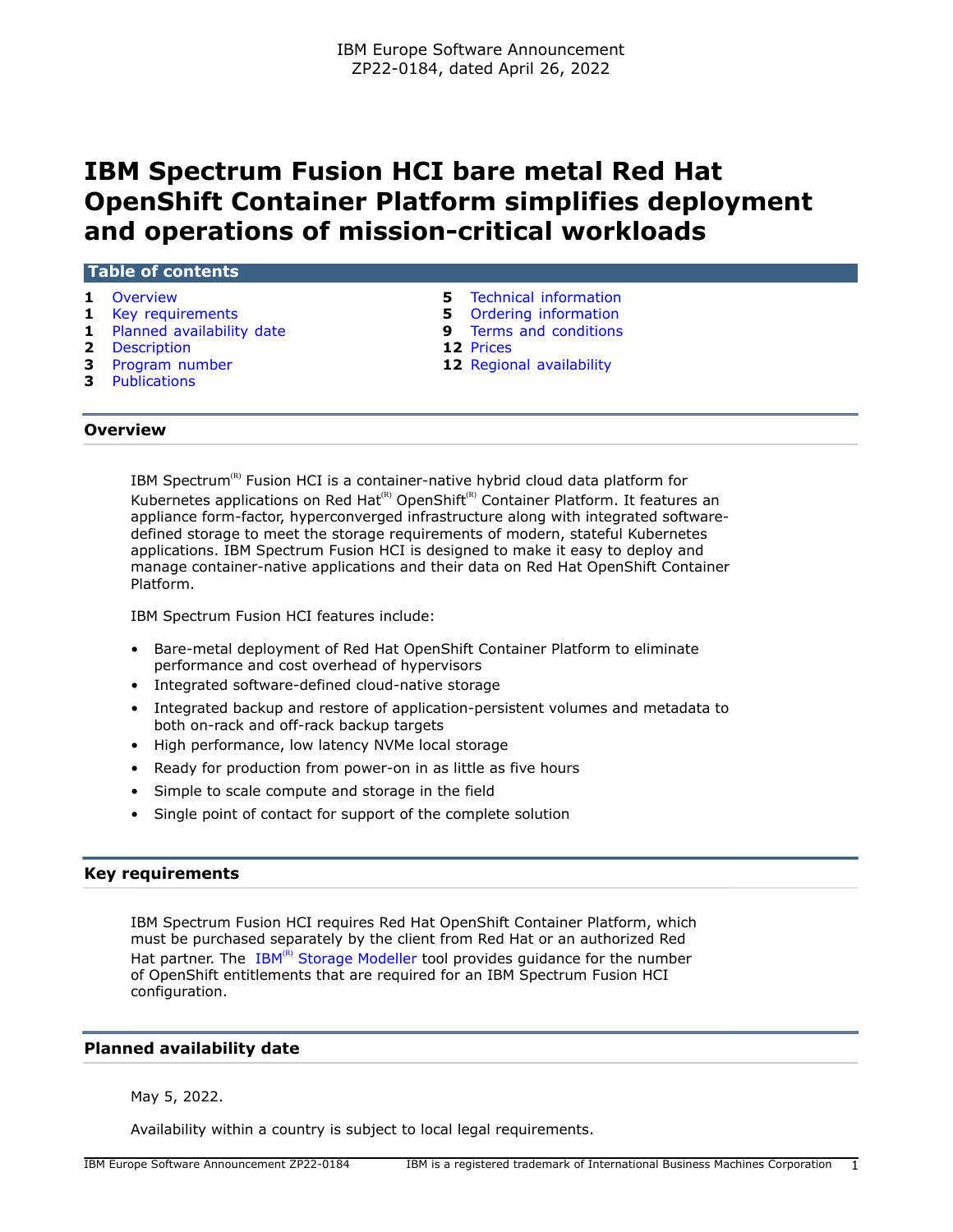## <span id="page-1-0"></span>**Description**

## **Hyperconverged infrastructure with integrated data services for missioncritical applications**

Organizations are under increasing pressure to deliver cloud-native application experiences on premises in the safety of the private data center. Kubernetes and Red Hat OpenShift Container Platform provide an ideal cloud-native experience that is portable everywhere. However, organizations often struggle to transition container-based applications, such as IBM Cloud $^{(R)}$  Paks, out of pilot and into production. They lack skills to build Red Hat OpenShift environments that perform well under load. They lack simple, consistent approaches for ensuring application resiliency and application high availability required by mission-critical applications. And often, the container-based applications cannot effectively leverage existing investments in storage devices.

IBM Spectrum Fusion HCI is the next-generation converged infrastructure designed for containers. It includes built-in integrated data services to simplify deployment and operation of mission critical applications and IBM Cloud Paks on Red Hat OpenShift Container Platform.

Key features and capabilities include:

- Factory-integrated solution with hardware and built-in data services designed to address the needs of mission-critical applications on premises
- Storage-rich commodity x86 servers with NVMe flash drives that are cost effective, performant, and easy to scale
- Industry-standard Kubernetes Container Storage Interface (CSI) to provision high-performance storage volumes for stateful applications
- Simplified data management enables infrastructure and operations (I&O) teams to publish data services able to be consumed by application development teams as a service
- Data protection enables I&O teams to create policies to backup application data for recovery at any point in time and replicate data for high availability and disaster recovery data services
- Investment protection as I&O teams can build Kubernetes CSI storage classes that provide a consistent way to access data on existing storage devices, such as NAS filers and object stores
- Caching policies can be attached to the storage classes to provide highperformance access
- Single point of contact through the IBM support portal for support of the complete solution, both hardware and software, delivering simplified operations

## **Flexible configurations**

IBM Spectrum Fusion HCI configurations start at 6 nodes/192 physical cores and 92 TB raw storage and can be scaled up to 20 nodes/640 physical cores and 1524 TB of raw storage in a single rack. Three racks can be clustered to provide even larger Red Hat OpenShift clusters.

## **IBM Cloud Satellite(R)**

I&O teams can follow a guided experience to configure IBM Spectrum Fusion HCI hardware to host one or more IBM Cloud Satellite locations. IBM Spectrum Fusion data services are available to the IBM Cloud Satellite Locations on the IBM Spectrum Fusion HCI rack.

### **Accessibility by people with disabilities**

Accessibility Compliance Reports (previously known as a VPAT) containing details on accessibility compliance to standards, including the Worldwide Consortium Web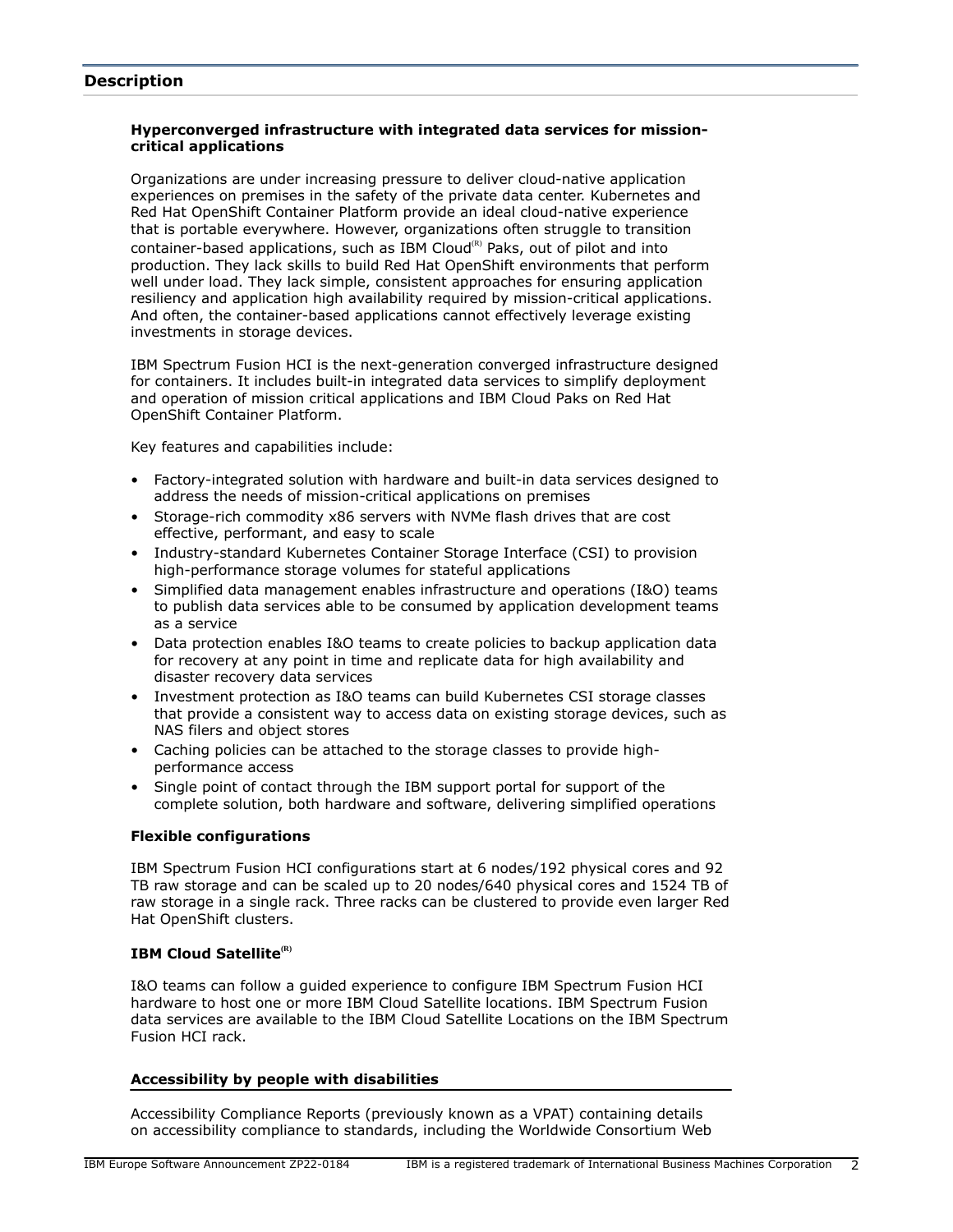Content Accessibility Guidelines, European Standard EN 301 349, and US Section 508, can be found on the [IBM Accessibility Conformance Report Request](https://www.ibm.com/able/product_accessibility/) website.

## **Reference information**

For information about IBM Storage Expert Care Service and Support offering, see the following Services Announcements:

- IBM Storage Expert Care for IBM Spectrum Fusion with additional coverage options, [ZS21-0022](http://www.ibm.com/common/ssi/cgi-bin/ssialias?infotype=an&subtype=ca&appname=gpateam&supplier=877&letternum=ENUSZS21-0022), dated August 31, 2021
- IBM Storage Expert Care for IBM Spectrum Fusion, [ZS21-0017](http://www.ibm.com/common/ssi/cgi-bin/ssialias?infotype=an&subtype=ca&appname=gpateam&supplier=877&letternum=ENUSZS21-0017), dated August 10, 2021

#### <span id="page-2-0"></span>**Program number**

| Program number | VRM   | Program name                                  |
|----------------|-------|-----------------------------------------------|
| 5771-PP7       | 2.2.0 | IBM Spectrum Fusion HCI<br>Appliance Software |

| Program<br>number | 3-<br>month<br>Program<br>number | 1-vear<br>Program<br>number | 2-vear<br>Program<br>number | 3-vear<br>Program<br>number | 4-vear<br>Program<br>number | Maintenance Maintenance Maintenance Maintenance Maintenance Maintenance<br>5-year<br>Program<br>number |
|-------------------|----------------------------------|-----------------------------|-----------------------------|-----------------------------|-----------------------------|--------------------------------------------------------------------------------------------------------|
| $5771 -$          | $5771 -$                         | $5771 -$                    | 5771-                       | 5771-                       | 5771-                       | $5771 -$                                                                                               |
| PP7               | PP4                              | PP <sub>5</sub>             | PP <sub>8</sub>             | PP <sub>9</sub>             | PP <sub>2</sub>             | PP <sub>3</sub>                                                                                        |

## **Offering Information**

Product information is available on the [IBM Offering Information](http://www.ibm.com/common/ssi) website.

## <span id="page-2-1"></span>**Publications**

Publications for IBM Spectrum Fusion HCI can be found in [IBM Documentation.](https://www.ibm.com/docs/spectrum-fusion/2.1)

## **Services**

#### **IBM Systems Lab Services**

Systems Lab Services offers infrastructure services to help build hybrid cloud and enterprise IT solutions. From servers to storage systems and software, Systems Lab Services can help deploy the building blocks of a next-generation IT infrastructure to empower a client's business. Systems Lab Services consultants can perform infrastructure services for clients online or onsite, offering deep technical expertise, valuable tools, and successful methodologies. Systems Lab Services is designed to help clients solve business challenges, gain new skills, and apply best practices.

Systems Lab Services offers a wide range of infrastructure services for IBM Power $(R)$ servers, IBM Storage systems, IBM  $Z^{(R)}$ , and IBM LinuxONE. Systems Lab Services has a global presence and can deploy experienced consultants online or onsite around the world.

For assistance, contact Systems Lab Services at ibmsls@us.ibm.com.

To learn more, see the [IBM Systems Lab Services](https://www.ibm.com/it-infrastructure/services/lab-services) website.

#### **IBM Consulting**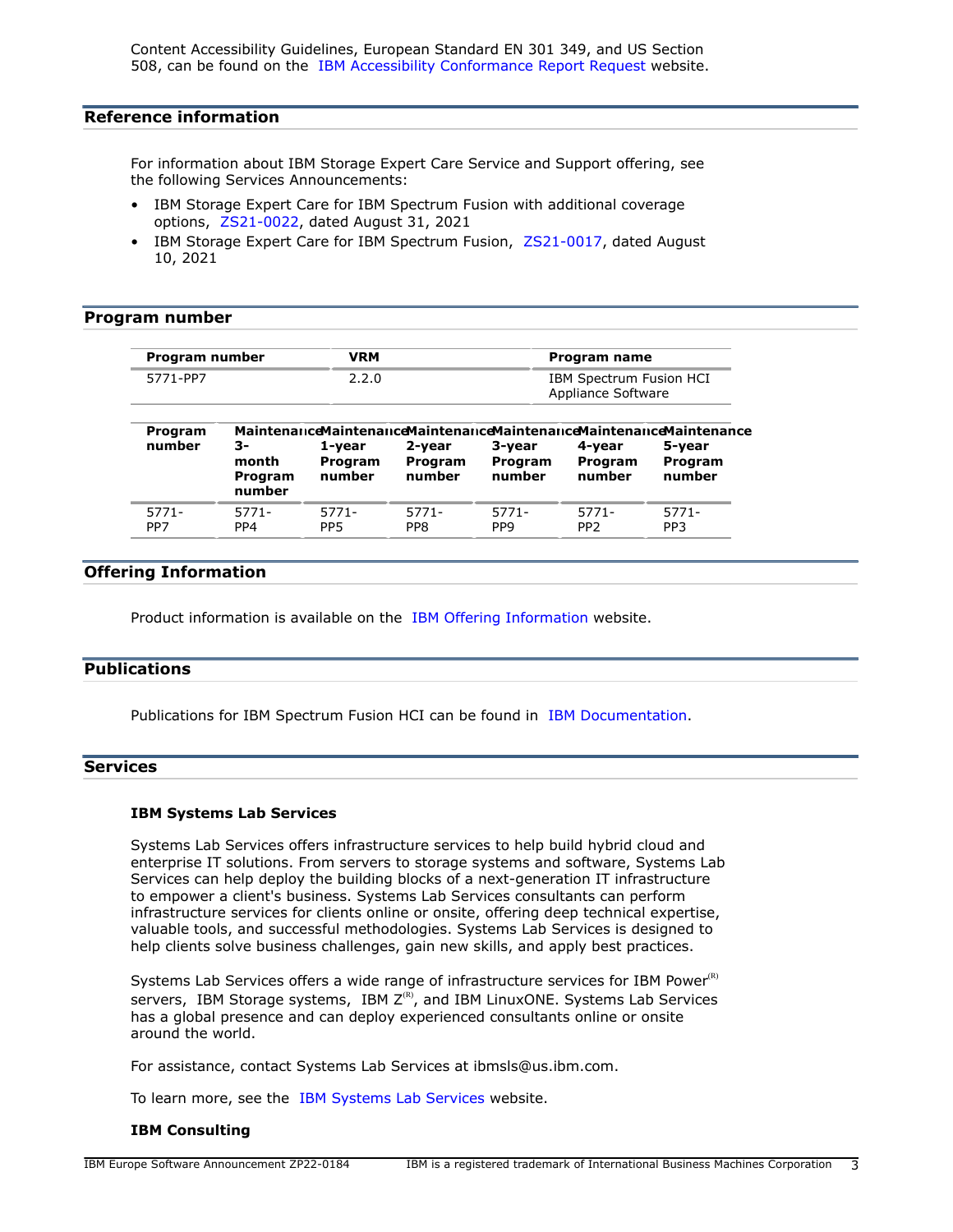As transformation continues across every industry, businesses need a single partner to map their enterprise-wide business strategy and technology infrastructure. IBM Consulting is the business partner to help accelerate change across an organization. IBM specialists can help businesses succeed through finding collaborative ways of working that forge connections across people, technologies, and partner ecosystems. IBM Consulting brings together the business expertise and an ecosystem of technologies that help solve some of the biggest problems faced by organizations. With methods that get results faster, an integrated approach that is grounded in an open and flexible hybrid cloud architecture, and incorporating technology from IBM Research<sup>(R)</sup> and IBM Watson<sup>(R)</sup> AI, IBM Consulting enables businesses to lead change with confidence and deliver continuous improvement across a business and its bottom line.

For additional information, see the [IBM Consulting](https://www.ibm.com/consulting) website.

## **IBM Technology Support Services (TSS)**

Get preventive maintenance, onsite and remote support, and gain actionable insights into critical business applications and IT systems. Speed developer innovation with support for over 240 open-source packages. Leverage powerful IBM analytics and AI-enabled tools to enable client teams to manage IT problems before they become emergencies.

TSS offers extensive IT maintenance and support services that cover more than one niche of a client's environment. TSS covers products from IBM and OEMs, including servers, storage, network, appliances, and software, to help clients ensure high availability across their data center and hybrid cloud environment.

For details on available services, see the [Technology support for hybrid cloud](https://www.ibm.com/services/technology-support) [environments](https://www.ibm.com/services/technology-support) website.

## **IBM Expert Labs**

Expert Labs can help clients accelerate their projects and optimize value by leveraging their deep technical skills and knowledge. With more than 20 years of industry experience, these specialists know how to overcome the biggest challenges to deliver business results that can have an immediate impact.

Expert Labs' deep alignment with IBM product development allows for a strategic advantage as they are often the first in line to get access to new products, features, and early visibility into roadmaps. This connection with the development enables them to deliver First of a Kind implementations to address unique needs or expand a client's business with a flexible approach that works best for their organization.

For additional information, see the [IBM Expert Labs](https://www.ibm.com/products/expertlabs) website.

## **IBM Security(R) Expert Labs**

With extensive consultative expertise on IBM Security software solutions, Security Expert Labs helps clients and partners modernize the security of their applications, data, and workforce. With an extensive portfolio of consulting and learning services, Expert Labs provides project-based and premier support service subscriptions.

These services can help clients deploy and integrate IBM Security software, extend their team resources, and help guide and accelerate successful hybrid cloud solutions, including critical strategies such as zero trust. Remote and on-premises software deployment assistance is available for IBM Cloud Pak $R<sup>(R)</sup>$  for Security, IBM Security QRadar<sup>(R)</sup>/QRoC, IBM Security SOAR/Resilient<sup>(R)</sup>, IBM i2<sup>(R)</sup>, IBM Security Verify, IBM Security Guardium<sup>(R)</sup>, and IBM Security MaaS360<sup>(R)</sup>.

For more information, contact Security Expert Labs at sel@us.ibm.com.

For additional information, see the [IBM Security Expert Labs](https://www.ibm.com/security/security-expert-labs) website.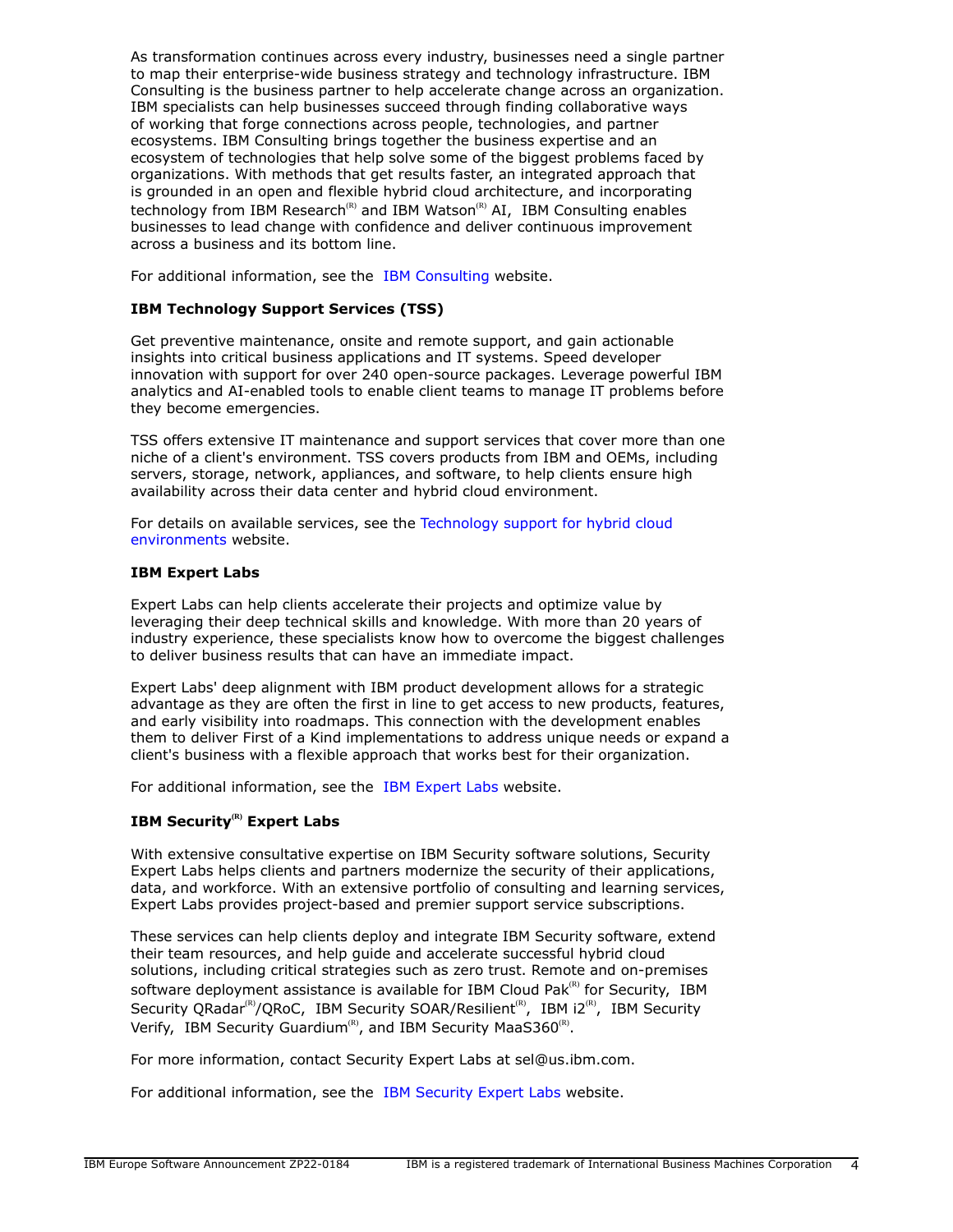## <span id="page-4-0"></span>**Specified operating environment**

## *Software requirements*

None

## *IBM Support*

[IBM Support](https://www.ibm.com/support) is your gateway to technical support tools and resources that are designed to help you save time and simplify support. IBM Support can help you find answers to questions, download fixes, troubleshoot, submit and track problem cases, and build skills. Learn and stay informed about the transformation of IBM Support, including new tools, new processes, and new capabilities, by going to the [IBM Support Insider](https://www.ibm.com/support/insider).

## *Additional IBM support*

## **IBM Client Engineering for Systems**

Client Engineering for Systems is a framework for accelerating digital transformation. It helps you generate innovative ideas and equips you with the practices, technologies, and expertise to turn those ideas into business value in weeks. When you work with Client Engineering for Systems, you bring pain points into focus. You empower your team to take manageable risks, adopt leading technologies, speed up solution development, and measure the value of everything you do. Client Engineering for Systems has experts and services to address a broad array of use cases, including capabilities for business transformation, hybrid cloud, analytics and AI, infrastructure systems, security, and more. Contact Client Engineering for Systems at sysgarage@ibm.com.

### **Planning information**

### *Packaging*

This offering is preloaded on IBM Spectrum Fusion HCI solution hardware. There is no physical media.

## <span id="page-4-1"></span>**Ordering information**

Consult your IBM representative or IBM Business Partner.

### **5771-PP7 -IBM Spectrum Fusion HCI Appliance Software**

| Program number | <b>Feature description</b>                                                                     | OTC feature number              |
|----------------|------------------------------------------------------------------------------------------------|---------------------------------|
| 5771-PP7       | IBM Spectrum Fusion HCI<br>Appliance Software per<br>Virtual Processor Core Oty                | V <sub>2</sub> BK <sub>BG</sub> |
|                | IBM Spectrum Fusion HCI<br>Appliance Software per<br>Virtual Processor Core Qty<br>250         | I2BKLA                          |
|                | <b>IBM Spectrum Fusion</b><br><b>HCI Appliance Software</b><br>Primary per Terabyte Oty        | V2BJBG                          |
|                | <b>IBM Spectrum Fusion</b><br><b>HCI Appliance Software</b><br>Primary per Terabyte Oty<br>250 | I2BJLA                          |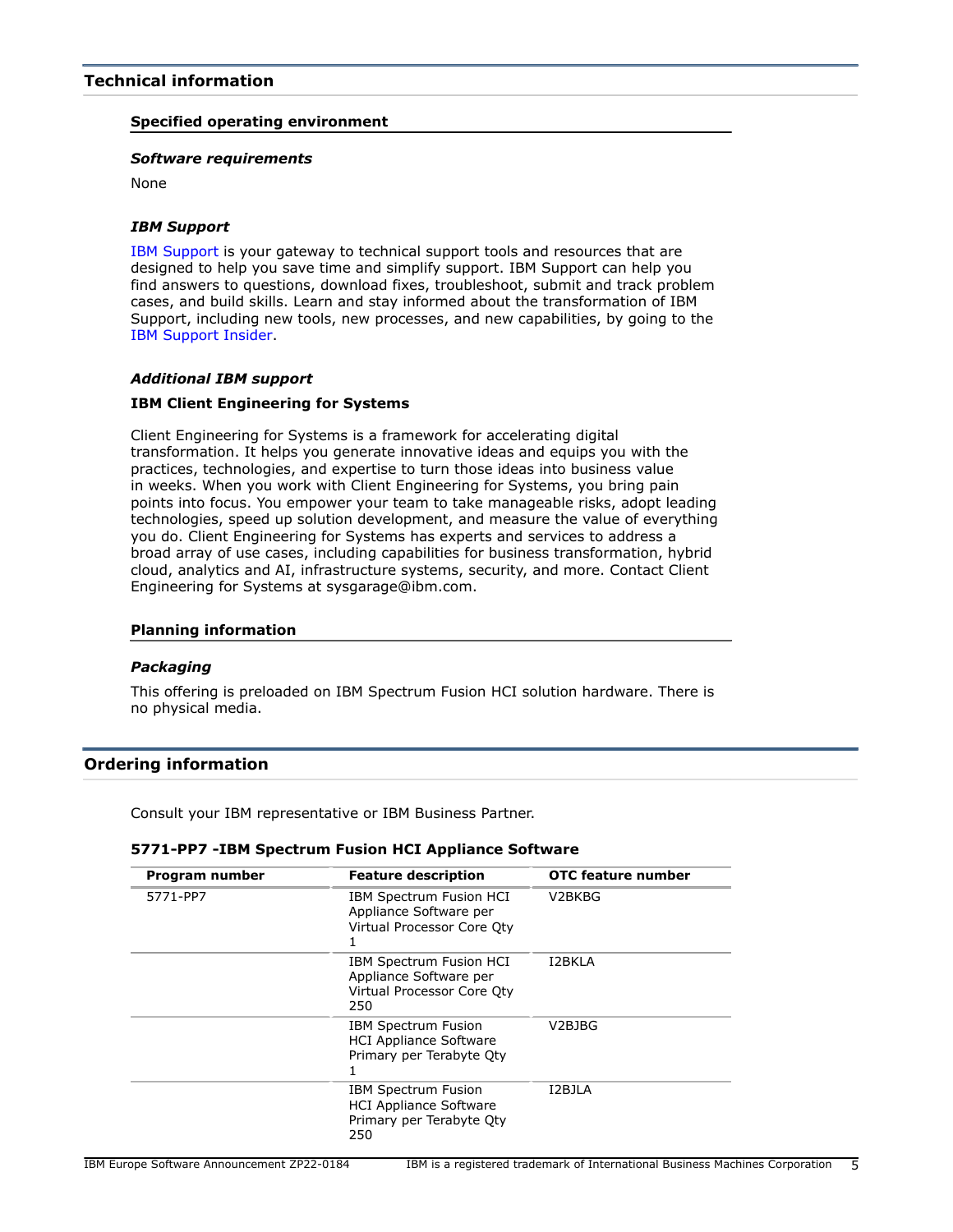| Program number | <b>Feature description</b>                                                                    | <b>OTC feature number</b> |
|----------------|-----------------------------------------------------------------------------------------------|---------------------------|
|                | <b>IBM Spectrum Fusion</b><br><b>HCI Appliance Software</b><br>Backup per Terabyte Qty 1      | V2BHBG                    |
|                | <b>IBM Spectrum Fusion</b><br><b>HCI Appliance Software</b><br>Backup per Terabyte Oty<br>250 | <b>I2BHLA</b>             |

| Program number | <b>Feature description</b> | Supply feature number |
|----------------|----------------------------|-----------------------|
| 5771-PP7       | Electronic delivery        | 3450                  |
|                | Media supply               | 5809                  |

This software license includes Software Maintenance, previously referred to as Software Subscription and Technical Support.

Extending coverage for a total of five years from the date of acquisition may be elected. Order the program number, feature number, and quantity to extend coverage for your software licenses.

*Maintenance program number description*

| Maintenance program number | <b>Description</b>                                   |
|----------------------------|------------------------------------------------------|
| 5771-PP4                   | IBM Spectrum Fusion HCI SWMA 3-month<br>Registration |
| 5771-PP5                   | IBM Spectrum Fusion HCI SWMA 1-year<br>Registration  |
| 5771-PP8                   | IBM Spectrum Fusion HCI SWMA 2-year<br>Registration  |
| 5771-PP9                   | IBM Spectrum Fusion HCI SWMA 3-year<br>Registration  |
| 5771-PP2                   | IBM Spectrum Fusion HCI SWMA 4-year<br>Registration  |
| 5771-PP3                   | IBM Spectrum Fusion HCI SWMA 5-year<br>Registration  |

## **5771-PP4 -IBM Spectrum Fusion HCI SWMA 3-month Registration**

| Maintenance program<br>number | <b>Feature description</b>                                                                                | OTC feature number  |
|-------------------------------|-----------------------------------------------------------------------------------------------------------|---------------------|
| 5771-PP4                      | <b>IBM Spectrum Fusion</b><br><b>HCI SWMA 3-month</b><br>Registration per Virtual<br>Processor Core Qty 1 | H <sub>2</sub> BBBA |
|                               | <b>IBM Spectrum Fusion</b><br>HCI SWMA 3-month<br>Registration per Virtual<br>Processor Core Qty 250      | K2BBBA              |
|                               | IBM Spectrum Fusion HCI<br>Primary SWMA 3-month<br>Registration per Terabyte<br>Qty 1                     | H <sub>2</sub> BDBA |
|                               | IBM Spectrum Fusion HCI<br>Primary SWMA 3-month<br>Registration per Terabyte<br><b>Qty 250</b>            | K2BDBA              |
|                               | IBM Spectrum Fusion HCI<br>Backup SWMA 3-month<br>Registration per Terabyte<br>Qty 1                      | H <sub>2</sub> BCBA |
|                               | IBM Spectrum Fusion HCI<br>Backup SWMA 3-month<br>Registration per Terabyte<br><b>Qty 250</b>             | K2BCBA              |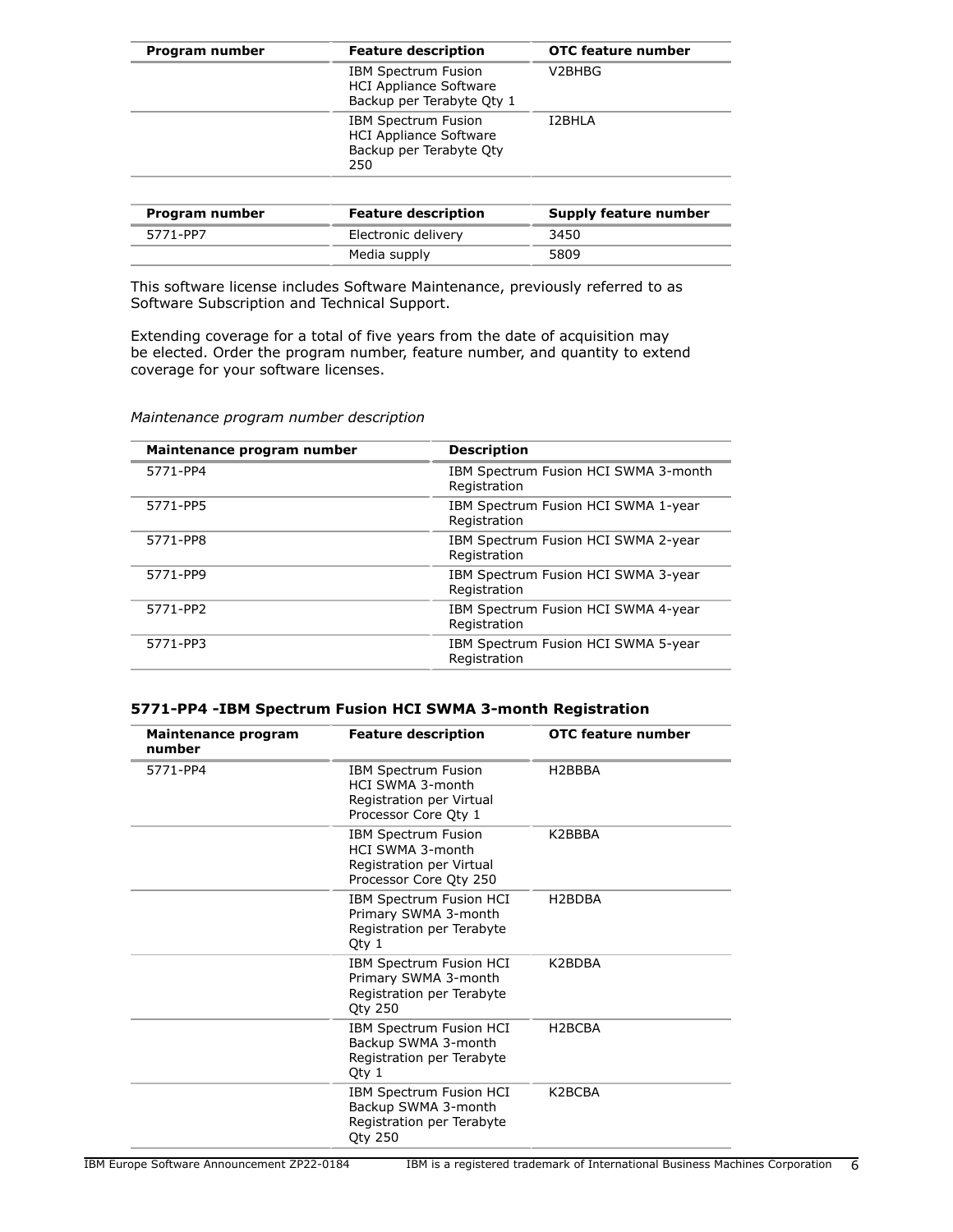## **5771-PP5 -IBM Spectrum Fusion HCI SWMA 1-year Registration**

| Maintenance program<br>number | <b>Feature description</b>                                                                                 | OTC feature number |
|-------------------------------|------------------------------------------------------------------------------------------------------------|--------------------|
| 5771-PP5                      | IBM Spectrum Fusion HCI<br>SWMA 1-year Registration<br>per Virtual Processor Core<br>Qty 1                 | Z2BEJA             |
|                               | <b>IBM Spectrum Fusion HCI</b><br>SWMA 1-year Registration<br>per Virtual Processor Core<br><b>Qty 250</b> | A2BEK0             |
|                               | IBM Spectrum Fusion HCI<br>Primary SWMA 1-year<br>Registration per Terabyte<br>Qty 1                       | Z2BFJA             |
|                               | IBM Spectrum Fusion HCI<br>Primary SWMA 1-year<br>Registration per Terabyte<br><b>Oty 250</b>              | A2BFK0             |
|                               | <b>IBM Spectrum Fusion HCI</b><br>Backup SWMA 1-year<br>Registration per Terabyte<br>Qty 1                 | Z2BGJA             |
|                               | IBM Spectrum Fusion HCI<br>Backup SWMA 1-year<br>Registration per Terabyte<br><b>Qty 250</b>               | A2BGK0             |

## **5771-PP8 -IBM Spectrum Fusion HCI SWMA 2-year Registration**

| <b>Maintenance program</b><br>number | <b>Feature description</b>                                                                          | OTC feature number |
|--------------------------------------|-----------------------------------------------------------------------------------------------------|--------------------|
| 5771-PP8                             | IBM Spectrum Fusion HCI<br>SWMA 2-year Registration<br>per Virtual Processor Core<br>Qty 1          | M2BMTA             |
|                                      | IBM Spectrum Fusion HCI<br>SWMA 2-year Registration<br>per Virtual Processor Core<br><b>Qty 250</b> | X2BM41             |
|                                      | IBM Spectrum Fusion HCI<br>Primary SWMA 2-year<br>Registration per Terabyte<br>Qty 1                | M2BNTA             |
|                                      | IBM Spectrum Fusion HCI<br>Primary SWMA 2-year<br>Registration per Terabyte<br><b>Qty 250</b>       | X2BN41             |
|                                      | IBM Spectrum Fusion HCI<br>Backup SWMA 2-year<br>Registration per Terabyte<br>Qty 1                 | M2BLTA             |
|                                      | IBM Spectrum Fusion HCI<br>Backup SWMA 2-year<br>Registration per Terabyte<br><b>Qty 250</b>        | X2BL41             |

## **5771-PP9 -IBM Spectrum Fusion HCI SWMA 3-year Registration**

| Maintenance program<br>number | <b>Feature description</b>                                                                 | <b>OTC feature number</b>       |
|-------------------------------|--------------------------------------------------------------------------------------------|---------------------------------|
| 5771-PP9                      | IBM Spectrum Fusion HCI<br>SWMA 3-year Registration<br>per Virtual Processor Core<br>Otv 1 | U <sub>2</sub> BSC <sub>5</sub> |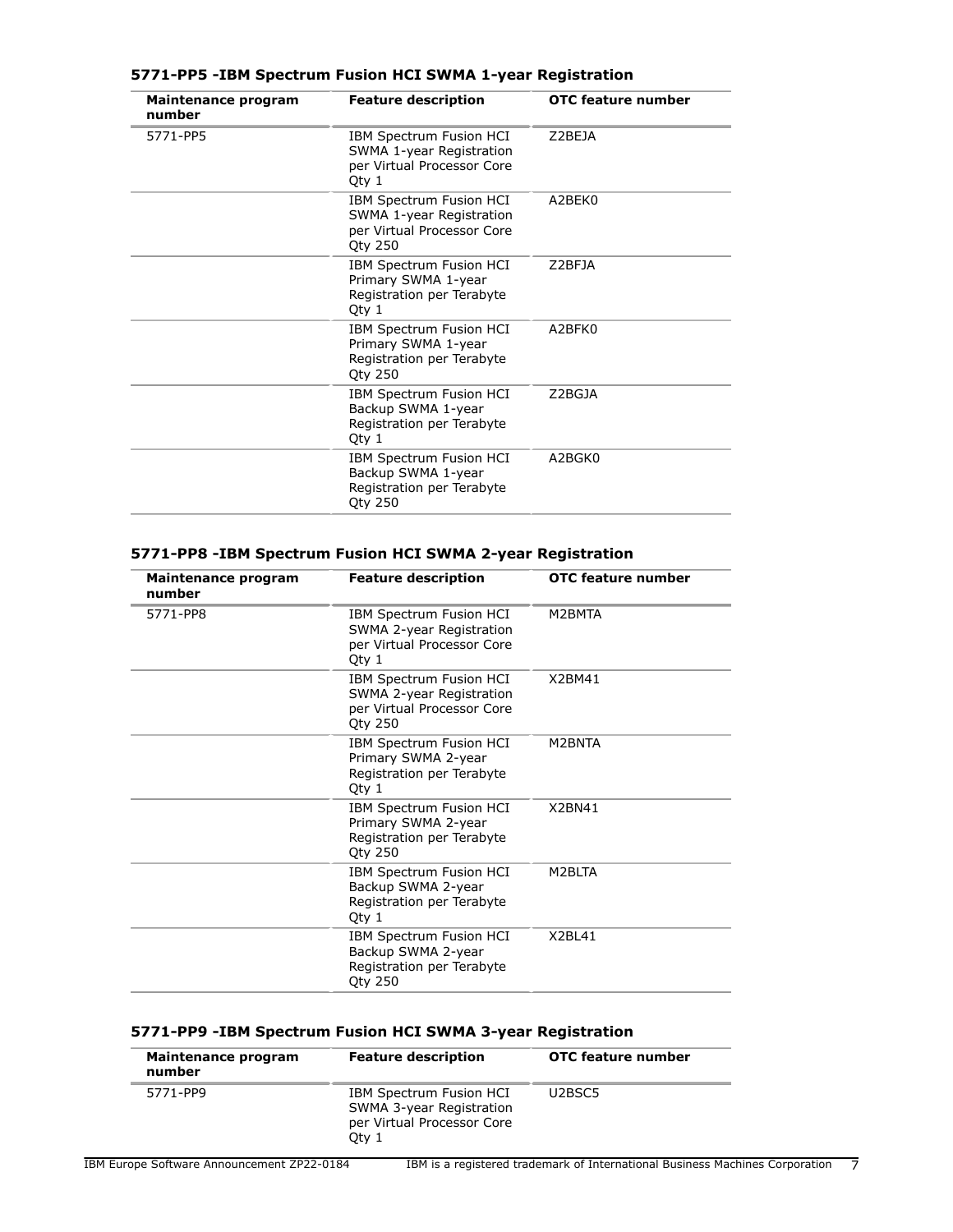| Maintenance program<br>number | <b>Feature description</b>                                                                          | <b>OTC feature number</b>       |
|-------------------------------|-----------------------------------------------------------------------------------------------------|---------------------------------|
|                               | IBM Spectrum Fusion HCI<br>SWMA 3-year Registration<br>per Virtual Processor Core<br><b>Qty 250</b> | L2BSF7                          |
|                               | IBM Spectrum Fusion HCI<br>Primary SWMA 3-year<br>Registration per Terabyte<br>Qty 1                | U2BRC5                          |
|                               | IBM Spectrum Fusion HCI<br>Primary SWMA 3-year<br>Registration per Terabyte<br><b>Oty 250</b>       | L <sub>2</sub> BRF <sub>7</sub> |
|                               | IBM Spectrum Fusion HCI<br>Backup SWMA 3-year<br>Registration per Terabyte<br>Qty 1                 | U <sub>2</sub> BPC <sub>5</sub> |
|                               | IBM Spectrum Fusion HCI<br>Backup SWMA 3-year<br>Registration per Terabyte<br><b>Qty 250</b>        | L2BPF7                          |

## **5771-PP2 -IBM Spectrum Fusion HCI SWMA 4-year Registration**

| Maintenance program<br>number | <b>Feature description</b>                                                                          | OTC feature number |
|-------------------------------|-----------------------------------------------------------------------------------------------------|--------------------|
| 5771-PP2                      | IBM Spectrum Fusion HCI<br>SWMA 4-year Registration<br>per Virtual Processor Core<br>Qty 1          | M2A7TB             |
|                               | IBM Spectrum Fusion HCI<br>SWMA 4-year Registration<br>per Virtual Processor Core<br><b>Oty 250</b> | X2A742             |
|                               | IBM Spectrum Fusion HCI<br>Primary SWMA 4-year<br>Registration per Terabyte<br>Qty 1                | M2A6TB             |
|                               | IBM Spectrum Fusion HCI<br>Primary SWMA 4-year<br>Registration per Terabyte<br><b>Oty 250</b>       | X2A642             |
|                               | IBM Spectrum Fusion HCI<br>Backup SWMA 4-year<br>Registration per Terabyte<br>Qty 1                 | M2A5TB             |
|                               | IBM Spectrum Fusion HCI<br>Backup SWMA 4-year<br>Registration per Terabyte<br><b>Qty 250</b>        | X2A542             |

## **5771-PP3 -IBM Spectrum Fusion HCI SWMA 5-year Registration**

| Maintenance program<br>number | <b>Feature description</b>                                                                        | <b>OTC feature number</b> |
|-------------------------------|---------------------------------------------------------------------------------------------------|---------------------------|
| 5771-PP3                      | <b>IBM Spectrum Fusion HCI</b><br>SWMA 5-year Registration<br>per Virtual Processor Core<br>Oty 1 | M2BATC                    |
|                               | IBM Spectrum Fusion HCI<br>SWMA 5-year Registration<br>per Virtual Processor Core<br>Oty 250      | X <sub>2</sub> BA43       |
|                               | IBM Spectrum Fusion HCI<br>Primary SWMA 5-year<br>Registration per Terabyte<br>Oty 1              | M2A9TC                    |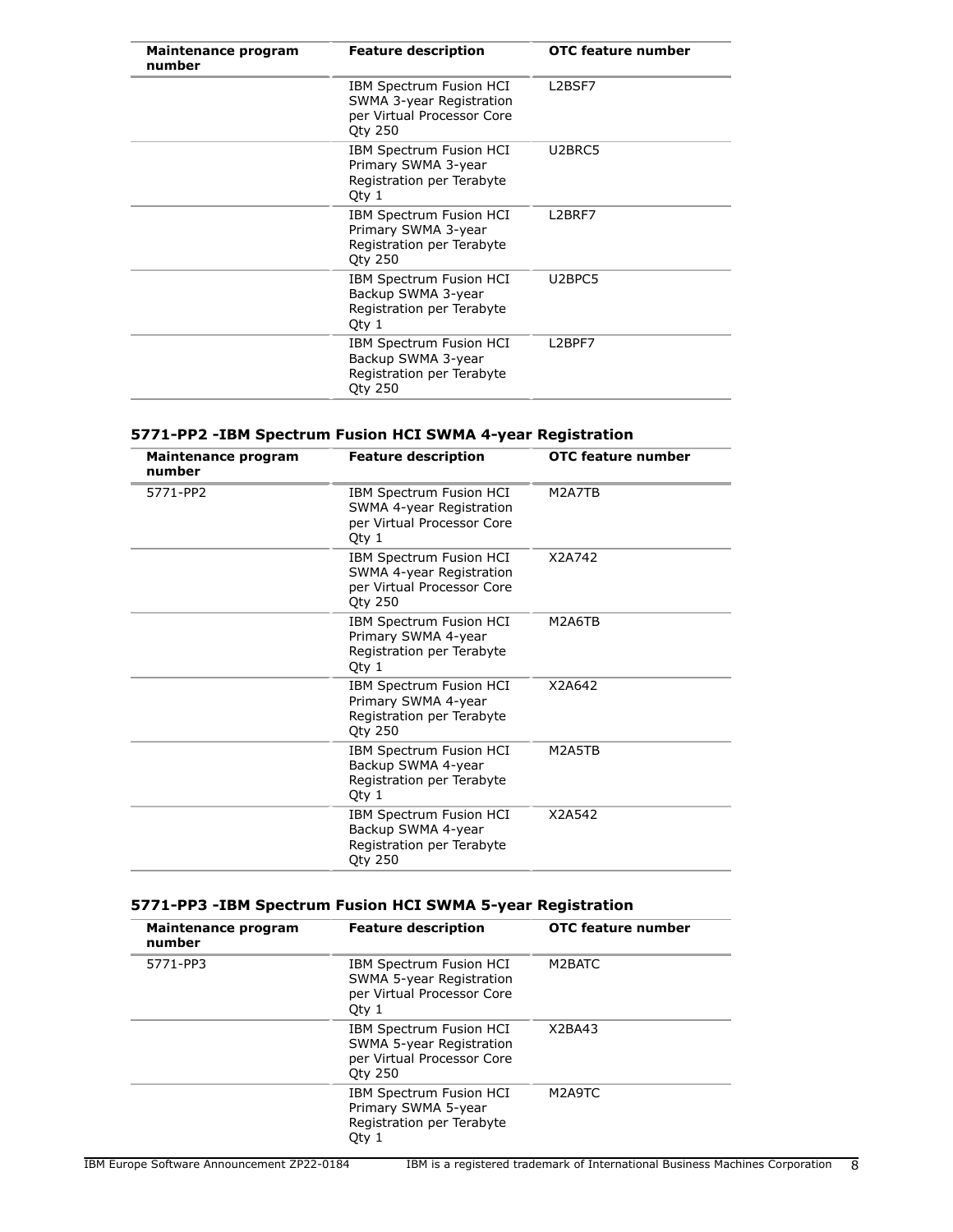| Maintenance program<br>number | <b>Feature description</b>                                                                           | OTC feature number |
|-------------------------------|------------------------------------------------------------------------------------------------------|--------------------|
|                               | <b>IBM Spectrum Fusion HCI</b><br>Primary SWMA 5-year<br>Registration per Terabyte<br><b>Oty 250</b> | X2A943             |
|                               | <b>IBM Spectrum Fusion HCI</b><br>Backup SWMA 5-year<br>Registration per Terabyte<br>Oty 1           | M2A8TC             |
|                               | <b>IBM Spectrum Fusion HCI</b><br>Backup SWMA 5-year<br>Registration per Terabyte<br><b>Oty 250</b>  | X2A843             |

## **Charge metric**

The charge metric for these licensed products can be found in the following License Information documents:

| Program identifier | <b>License Information</b><br>document title  | <b>License Information</b><br>document number |
|--------------------|-----------------------------------------------|-----------------------------------------------|
| 5771-PP7           | IBM Spectrum Fusion HCI<br>Appliance Software | L-SVGY-CCXL50                                 |

Select your language of choice and scroll down to the Charge Metrics section. Follow-on releases, if any, may have updated terms. See the [License Information](https://www.ibm.com/software/sla/sladb.nsf/search?OpenForm) [documents](https://www.ibm.com/software/sla/sladb.nsf/search?OpenForm) website for more information.

## <span id="page-8-0"></span>**Terms and conditions**

The information provided in this announcement letter is for reference and convenience purposes only. The terms and conditions that govern any transaction with IBM are contained in the applicable contract documents such as the IBM International Program License Agreement, IBM International Passport Advantage $(R)$ Agreement, and the IBM Agreement for Acquisition of Software Maintenance.

### **Licensing**

IBM International Program License Agreement including the License Information document and Proof of Entitlement (PoE) govern your use of the program. PoEs are required for all authorized use.

### **Software Maintenance**

The IBM Agreement for Acquisition of Software Maintenance (Z125-6011) applies for Subscription and Support (also referred to as Software Maintenance) and does not require client signatures.

Licenses under the IBM International Program License Agreement (IPLA) provide for support with ongoing access to releases and versions of the program. IBM includes one year of Software Subscription and Support (also referred to as Software Maintenance) with the initial license acquisition of each program acquired. The initial period of Software Subscription and Support can be extended by the purchase of a renewal option, if available. Two charges apply: a one-time license charge for use of the program and an annual renewable charge for the enhanced support that includes telephone assistance (voice support for defects during normal business hours), as well as access to updates, releases, and versions of the program as long as support is in effect.

## **License Information number**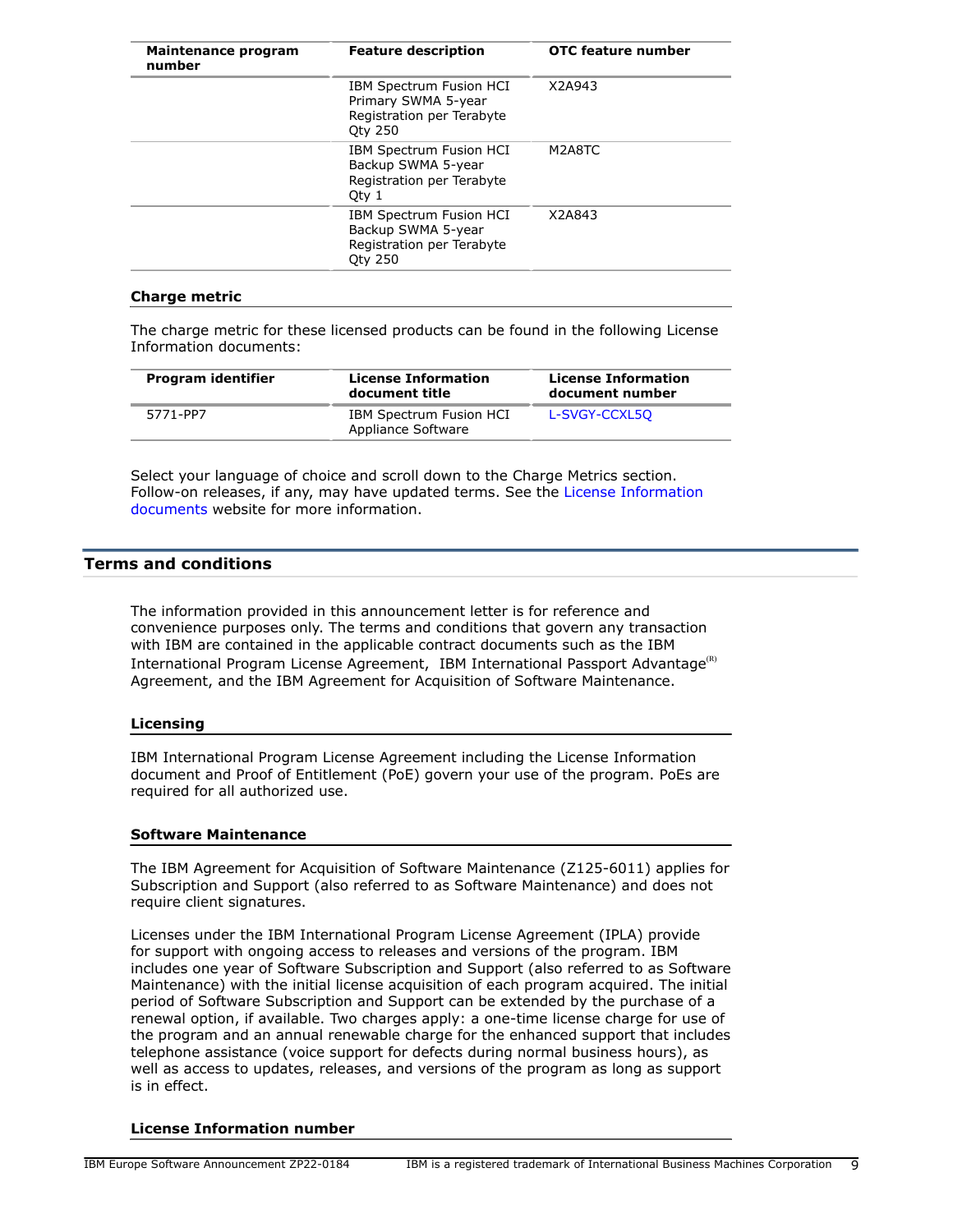The following License Information documents apply to the offerings in this announcement:

| Program identifier | <b>License Information</b><br>document title  | <b>License Information</b><br>document number |
|--------------------|-----------------------------------------------|-----------------------------------------------|
| 5771-PP7           | IBM Spectrum Fusion HCI<br>Appliance Software | L-SVGY-CCXL50                                 |

Follow-on releases, if any, may have updated terms. See the [License Information](https://www.ibm.com/software/sla/sladb.nsf/search?OpenForm) [documents](https://www.ibm.com/software/sla/sladb.nsf/search?OpenForm) website for more information.

#### **Limited warranty applies**

Yes

#### **Limited warranty**

IBM warrants that when the program is used in the specified operating environment, it will conform to its specifications. The warranty applies only to the unmodified portion of the program. IBM does not warrant uninterrupted or error-free operation of the program or that IBM will correct all program defects. You are responsible for the results obtained from the use of the program.

IBM provides you with access to IBM databases containing information on known program defects, defect corrections, restrictions, and bypasses at no additional charge. For further information, see the [IBM Support Guide](http://www.ibm.com/support/customercare/sas/f/handbook/home.html).

IBM will maintain this information for at least one year after the original licensee acquires the program (warranty period).

#### **Money-back guarantee**

If for any reason you are dissatisfied with the program and you are the original licensee, you may obtain a refund of the amount you paid for it, if within 30 days of your invoice date you return the program and its PoE to the party from whom you obtained it. If you downloaded the program, you may contact the party from whom you acquired it for instructions on how to obtain the refund.

For clarification, note that for programs acquired under any of IBM's On/Off Capacity on Demand (On/Off CoD) software offerings, this term does not apply since these offerings apply to programs already acquired and in use by you.

### **Volume orders (IVO)**

Yes. Contact your IBM representative.

### **Passport Advantage applies**

No

### **Software Subscription and Support applies**

Yes. During the Software Subscription and Support period, for the unmodified portion of a program, and to the extent problems can be recreated in the specified operating environment, IBM will provide the following:

- Defect correction information, a restriction, or a bypass.
- Program updates: Periodic releases of collections of code corrections, fixes, functional enhancements and new versions and releases to the program and documentation.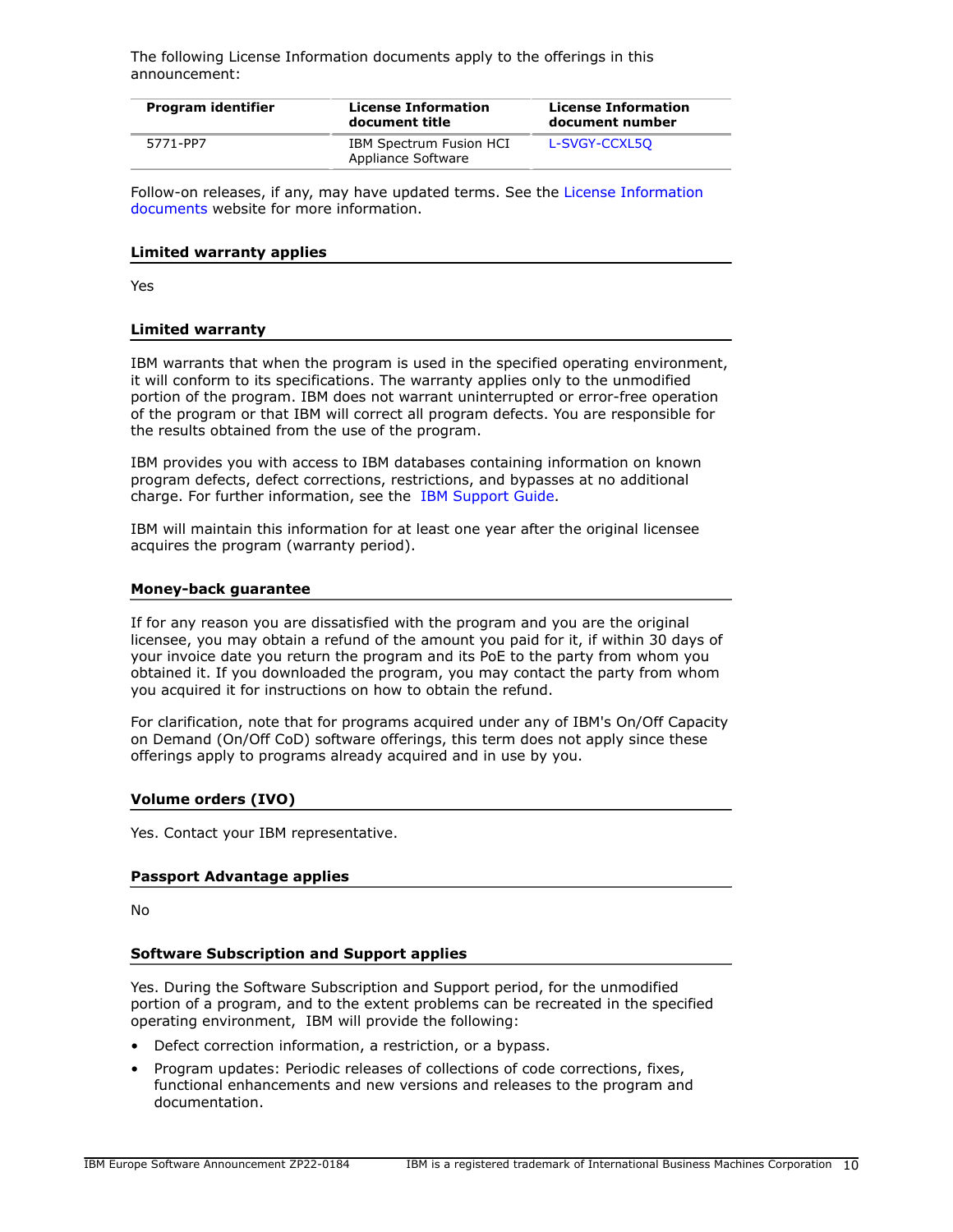• Technical assistance: A reasonable amount of remote assistance by telephone or electronically to address suspected program defects. Technical assistance is available from the IBM support center in the organization's geography.

Additional details regarding Technical Assistance, which includes IBM contact information, are provided in the [IBM Support Guide](http://www.ibm.com/support/customercare/sas/f/handbook/home.html).

Software Subscription and Support does not include assistance for:

- The design and development of applications.
- Your use of programs in other than their specified operating environment.
- Failures caused by products for which IBM is not responsible under the IBM Agreement for Acquisition of Software Maintenance.

Software Subscription and Support is provided only if the program is within its support timeframe as specified in the Software Support Lifecycle policy for the program.

For operating system software, the revised IBM Technology Support Services - Support Line for IBM Z offering provides usage and how-to support for those operating systems and associated products that are not available with the Software Subscription and Support (Software Maintenance) offering.

This can ensure total support coverage for your enterprise needs, including IBM and selected non-IBM products. For complete lists of products supported under both the current and revised offering, see the [Supported Product List](http://www-03.ibm.com/services/supline/products/index.html) website.

## **Variable charges apply**

No

## **Educational allowance available**

Yes. When ordering through the program number process, a 15% education allowance applies to qualified education institution clients.

Education Software Allowance Program applies when ordering through the program number process.

## **ESAP available**

Yes, to qualified clients.

## **Statement of good security practices**

IT system security involves protecting systems and information through intrusion prevention, detection, and response to improper access from within and outside your enterprise. Improper access can result in information being altered, destroyed, or misappropriated or can result in misuse of your systems to attack others. Without a comprehensive approach to security, no IT system or product should be considered completely secure and no single product or security measure can be completely effective in preventing improper access. IBM systems and products are designed to be part of a regulatory compliant, comprehensive security approach, which will necessarily involve additional operational procedures, and may require other systems, products, or services to be most effective.

**Important:** IBM does not warrant that any systems, products, or services are immune from, or will make your enterprise immune from, the malicious or illegal conduct of any party.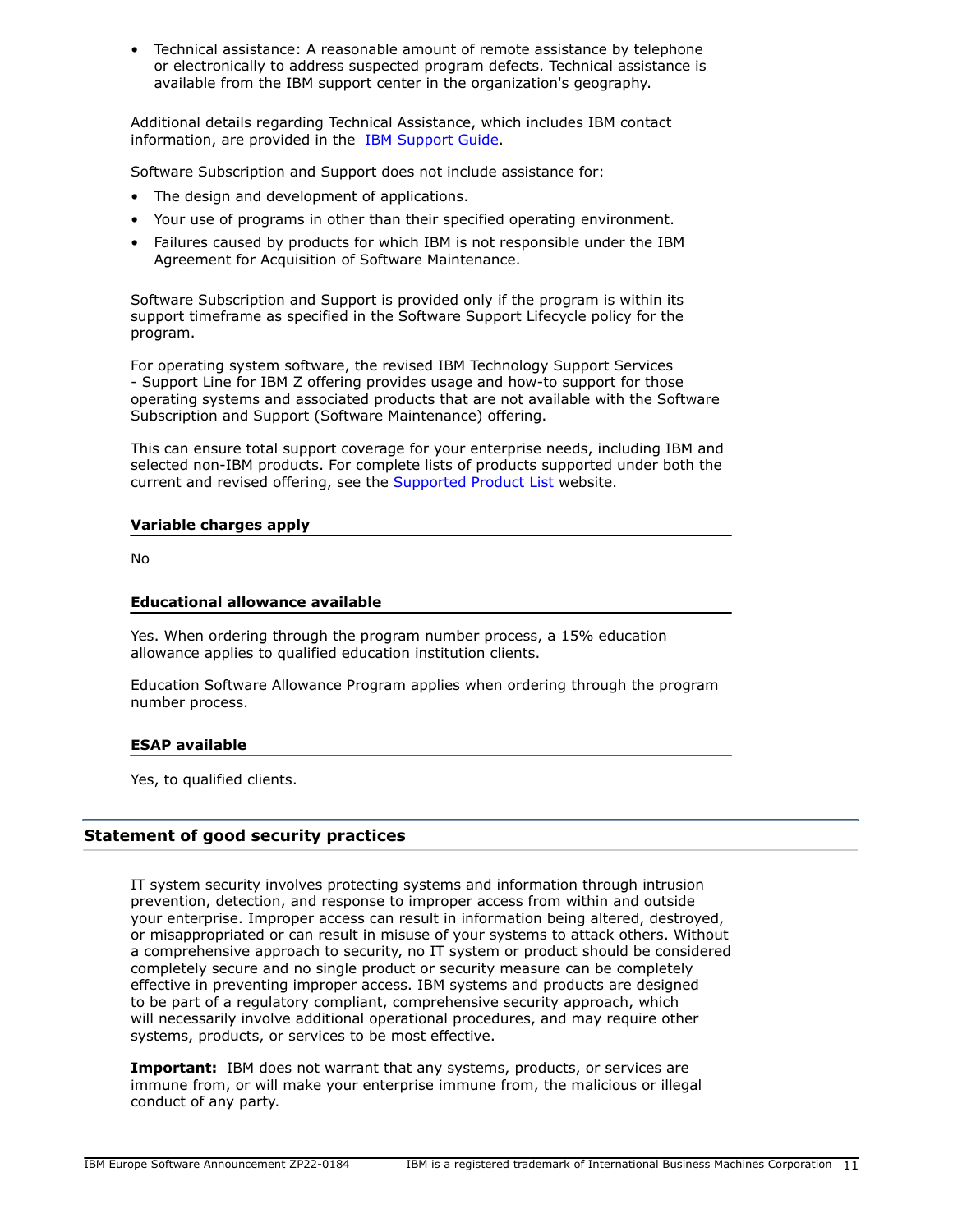## <span id="page-11-0"></span>**Prices**

For all local charges, contact your IBM representative or your authorized IBM Business Partner.

### **IBM Global Financing**

IBM Global Financing offers competitive financing to credit-qualified clients to assist them in acquiring IT solutions. Offerings include financing for IT acquisition, including hardware, software, and services, from both IBM and other manufacturers or vendors. Offerings (for all client segments: small, medium, and large enterprise), rates, terms, and availability can vary by country. Contact your local IBM Global Financing organization or go to the [IBM Global Financing](http://www.ibm.com/financing) website for more information.

IBM Global Financing offerings are provided through IBM Credit LLC in the United States, and other IBM subsidiaries and divisions worldwide to qualified commercial and government clients. Rates are based on a client's credit rating, financing terms, offering type, equipment type, and options, and may vary by country. Other restrictions may apply. Rates and offerings are subject to change, extension, or withdrawal without notice.

Financing from IBM Global Financing helps you preserve cash and credit lines, enables more technology acquisition within current budget limits, can help accelerate implementation of economically attractive new technologies, offers payment and term flexibility, and can help match project costs to projected benefits. Financing is available worldwide for credit-qualified clients.

## <span id="page-11-1"></span>**Regional availability**

**Europe:** Aland Islands, Austria, Belgium, Bulgaria, Croatia, Cyprus, Czech Republic, Denmark, Estonia, Finland, France, Germany, Greece, Holy See (Vatican City State), Hungary, Ireland, Israel, Italy, Latvia, Liechtenstein, Lithuania, Luxembourg, Malta, Netherlands, Norway, Poland, Portugal, Romania, Saint Martin (French Part), Serbia, Slovakia, Slovenia, Spain, Sweden, Switzerland, Ukraine, and United Kingdom

**Middle East and Africa:** Angola, Egypt, Ghana, Kenya, Nigeria, State of Palestine, Senegal, South Africa, United Republic of Tanzania, Turkey, United Arab Emirates, and Western Sahara

## *Trademarks*

IBM Spectrum, IBM, Power, IBM Z, Passport Advantage, IBM Cloud, IBM Cloud Satellite, IBM Research, IBM Watson, IBM Security, IBM Cloud Pak, QRadar, Resilient, i2, Guardium and MaaS360 are registered trademarks of IBM Corporation in the United States, other countries, or both.

Red Hat and OpenShift are registered trademarks of Red Hat Inc. in the U.S. and other countries.

Other company, product, and service names may be trademarks or service marks of others.

#### *Terms of use*

IBM products and services which are announced and available in your country can be ordered under the applicable standard agreements, terms, conditions, and prices in effect at the time. IBM reserves the right to modify or withdraw this announcement at any time without notice. This announcement is provided for your information only.Reference to other products in this announcement does not necessarily imply those products are announced, or intend to be announced, in your country.Additional terms of use are located at